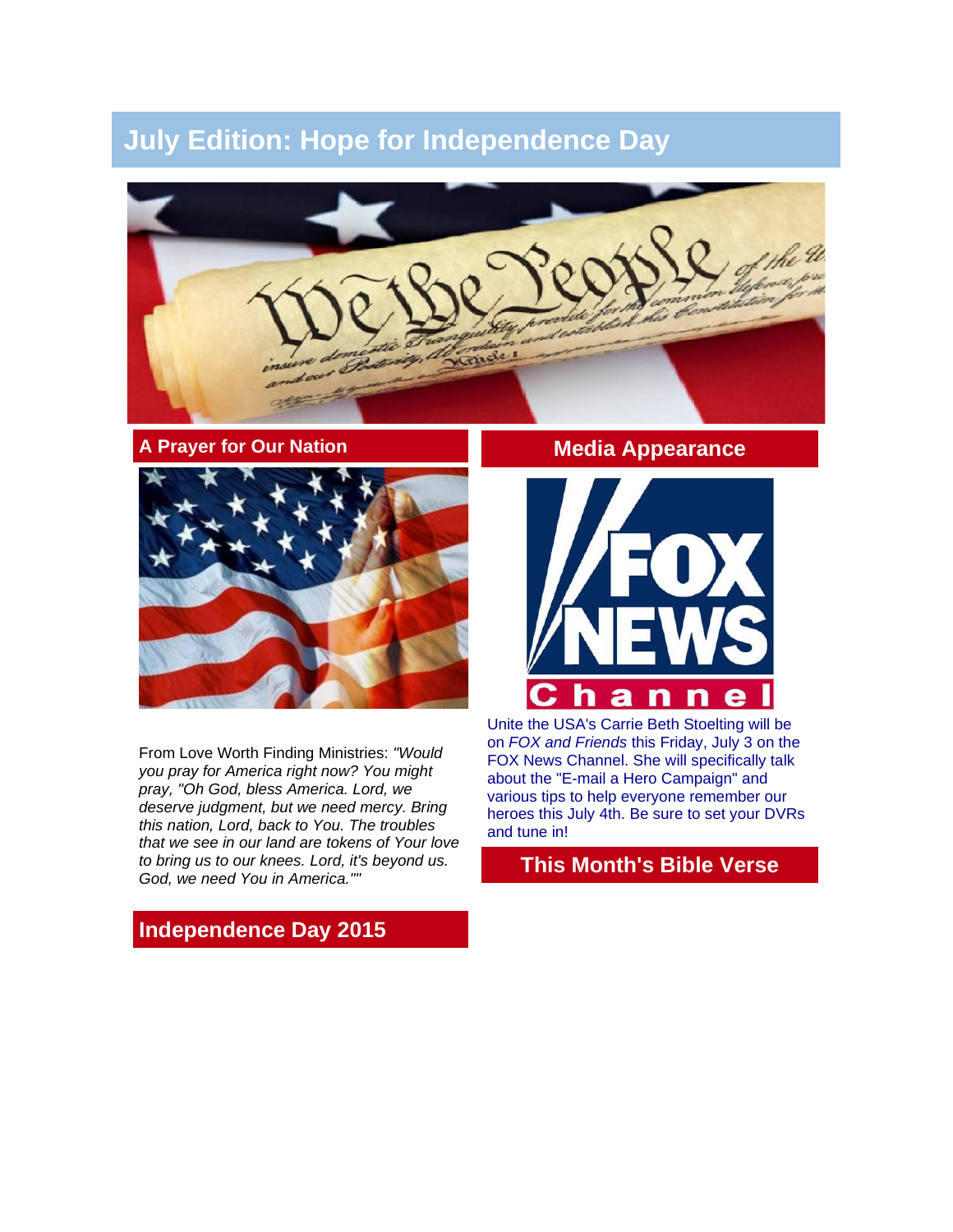

#### **3 Quotes to Summarize the Recent Ruling**

"Folks, the Supreme Court has been wrong before. It was wrong when it ruled in Dred Scott that African Americans were property." -- Gary Bauer

"A system of government that makes the people subordinate to a committee of nine unelected lawyers does not deserve to be called a democracy." --Justice Scalia

"Do we Christian Americans believe in absolute truth? Absolutely. Think about it: Without absolute truth, you have no absolute love. But we have absolute love. His Name is Jesus. Only His love wins!" --Stacie Ruth and Carrie Beth, Co-founders of [UnitetheUSA.org](http://unitetheusa.org/index.html)

#### **This Month's Editorial**

As we approach Independence Day, many people (including us) continue to feel grieved by the U.S. Supreme Court's decision to legalize same-sex "marriage" in all 50 states. This tragic display of judicial activism displays a complete disregard for the very basic and holy state of matrimony. Really, the U.S. Supreme Court made a



The inscription around the top of the Liberty Bell says: *"Proclaim liberty throughout the land and to all the inhabitants thereof."* -**Leviticus 25:10**

### **Featured Quote**

"The general principles on which the Fathers achieved independence were the general principles of Christianity." **-President John Adams**

## **Stacie and Carrie on Newsmax TV**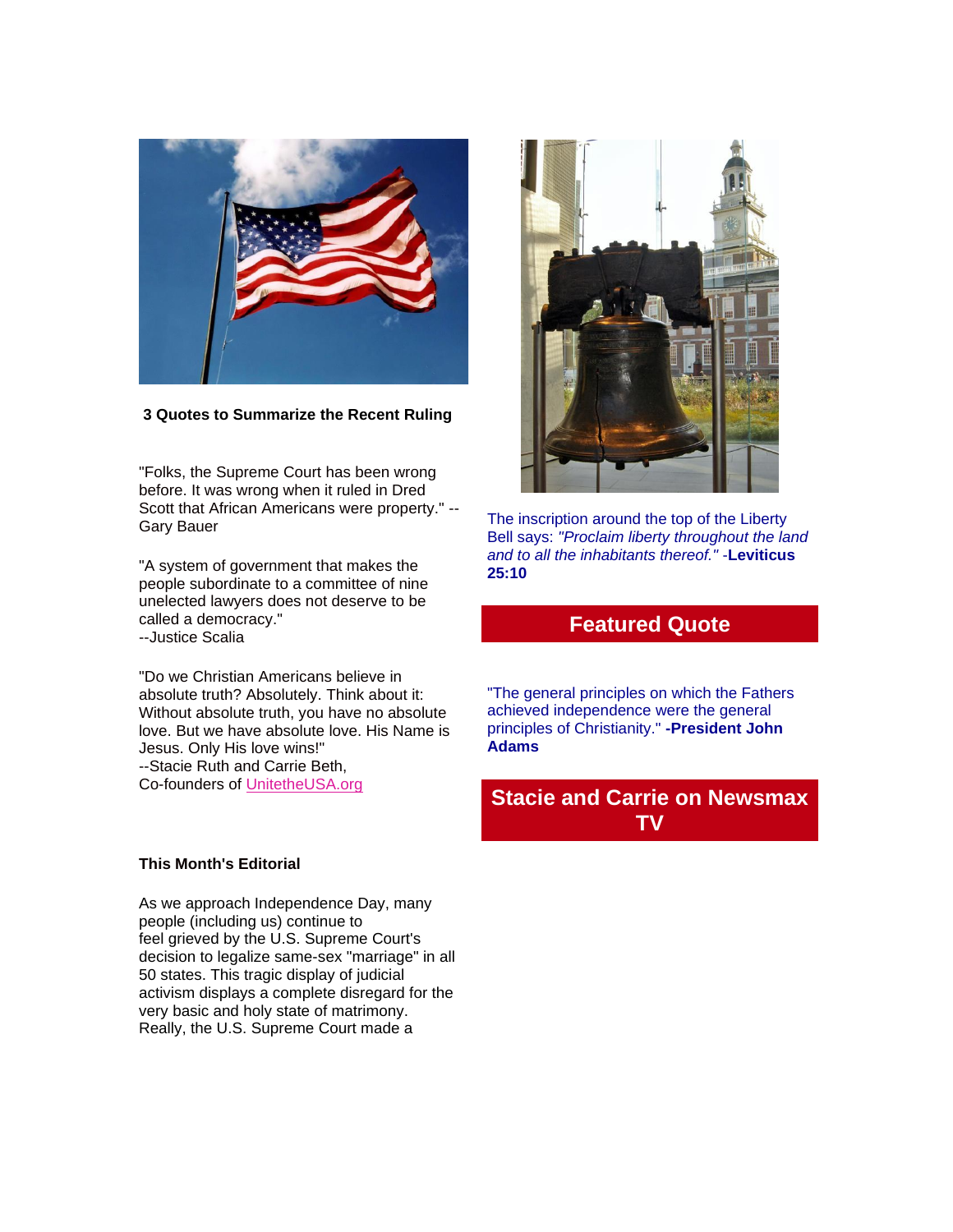supreme offense and displayed itself as a mere site of judicial activism at its worst.

In addition to the Obamacare and same-sex "marriage" rulings last week, there are many other cases in which SCOTUS has legislated from the bench. According to the U.S. Constitution, this is certainly not the proper function of the Supreme Court. (Most importantly, their decisions go against the Holy Scriptures, too, but that's another subject...)

Consider this: In the years leading up to the U.S. Supreme Court's ruling and power grab, Americans in 31 states voted through the democratic process to uphold marriage. In contrast, same-sex "marriage" was later legalized in 36 states largely due to judicial activism that deliberately disregarded the will of the people, the law, and God's Word. Regardless, we stand by the truth that marriage is between one man and one woman. We will not stop defending marriage no matter what.

President Obama repeatedly stated that he would make advancing the homosexual agenda a priority. When he took office, samesex "marriage" was legal in only two states. We have swiftly sped through the road of destruction of our country's foundation and moral fiber. As a result, religious liberty is under attack. This is substantiated by numerous lawsuits and cases of persecution against people of faith. Friends, we all must get down on our knees and pray for our country. Pray for changed hearts and revival across our land.

#### **As freedom fighters, we believe this 4th of July can help us be like our Founding**

**Fathers.** Let's begin positive action, prayer, and hope in God. He alone can help America. As we celebrate the 4th of July, we feel all the more fervent about keeping America free. Just like our Founding Fathers, now it's our turn to fight. Now is the time to take action to keep our country free! For inspiration, we encourage you to read the [Declaration of](http://www.wallbuilders.com/LIBissuesArticles.asp?id=25685)  [Independence](http://www.wallbuilders.com/LIBissuesArticles.asp?id=25685) this July 4th.

Newsmay

**STEVE MALZBERGSHOW** 

The Stoelting sisters shared about remembering our troops and veterans on Independence Day. In addition to celebrating the birth of our nation, it is also important to celebrate our freedom and the men and women who have fought to protect it. [Click](http://www.newsmax.com/Newsmax-Tv/Stoelting-Stacie-Ruth-Carrie-Beth-military/2015/07/01/id/653130/)  [here](http://www.newsmax.com/Newsmax-Tv/Stoelting-Stacie-Ruth-Carrie-Beth-military/2015/07/01/id/653130/) to watch the interview.

### **Thank Our Heroes**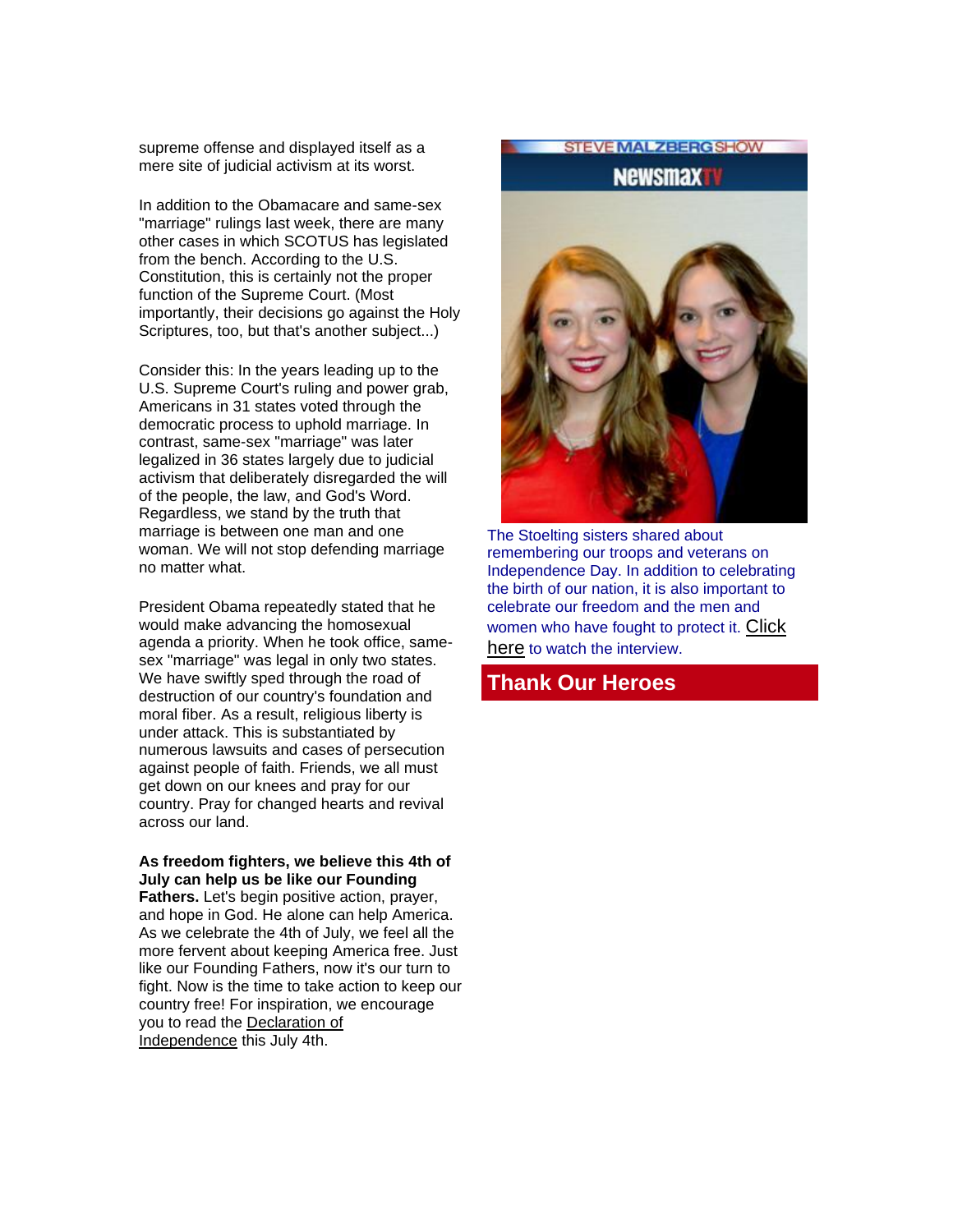Yes, we are alarmed about our country's direction, we must not panic. We know that God remains on the throne. With Him, all things are possible. *Pray and get busy with good actions instead of only having sad reactions!*

No matter what rulers do, God still reigns. Psalm 47:8 attests, "God reigns over the nations; God sits upon His holy throne." Yes! God reigns higher than any high-profile official. His Word remains the final word.

God bless you, Carrie and Stacie Stoelting Founders of [Unite the USA](http://unitetheusa.org/index.html)

### **In God We Still Trust Video**

Our country needs to turn to Jesus. Listen to "In God We Still Trust" for inspiration to keep "fighting the good fight". For hope and encouragement, listen to Stacie Ruth and Carrie Beth sing "In God We Still Trust".



**Thank Our Heroes On July 4th** 

Independence Day is a time when we celebrate the birth of our nation and our freedom. It is also a time when we should remember our heroes who have fought to keep us free. *Let's make July 4th a star spangled banner spectacular for our veterans and servicemen and women.*

#### *Thank Our Heroes This July 4th*

*1. Our ["E-mail a Hero Campaign"](http://unitetheusa.org/id135.html) has begun! Let us help you honor the heroes in your life. If you have a loved one who is a veteran or who is currently in the military, send Stacie and Carrie his or her name and e-mail address via the form on this page. Stacie and Carrie would be honored to send each one a personal message of thanks for defending our freedom.*

*2. This July 4th, in addition to enjoying fireworks, BBQ, and parades, be sure to set aside time to thank our heroes. Thank them in person, on the phone, in a card, or through an e-mail.*

*3. On Independence Day, many veterans and servicemen and women march in local parades. Afterwards would be a good time to reach out and thank them.*

In God We Still Trust

## **Independence Day History**

By David Barton [www.wallbuilders.com](http://r20.rs6.net/tn.jsp?e=001sKo5x_dfpp-w-76m2L6AmiINn-PeIHnGvjIw8-FXPqsOnHrc0MXaY78dYS0DE-EOGBut-t_FpLdbTtNXZnt_7CCH36bINN5lsvBrbQQfTD0=)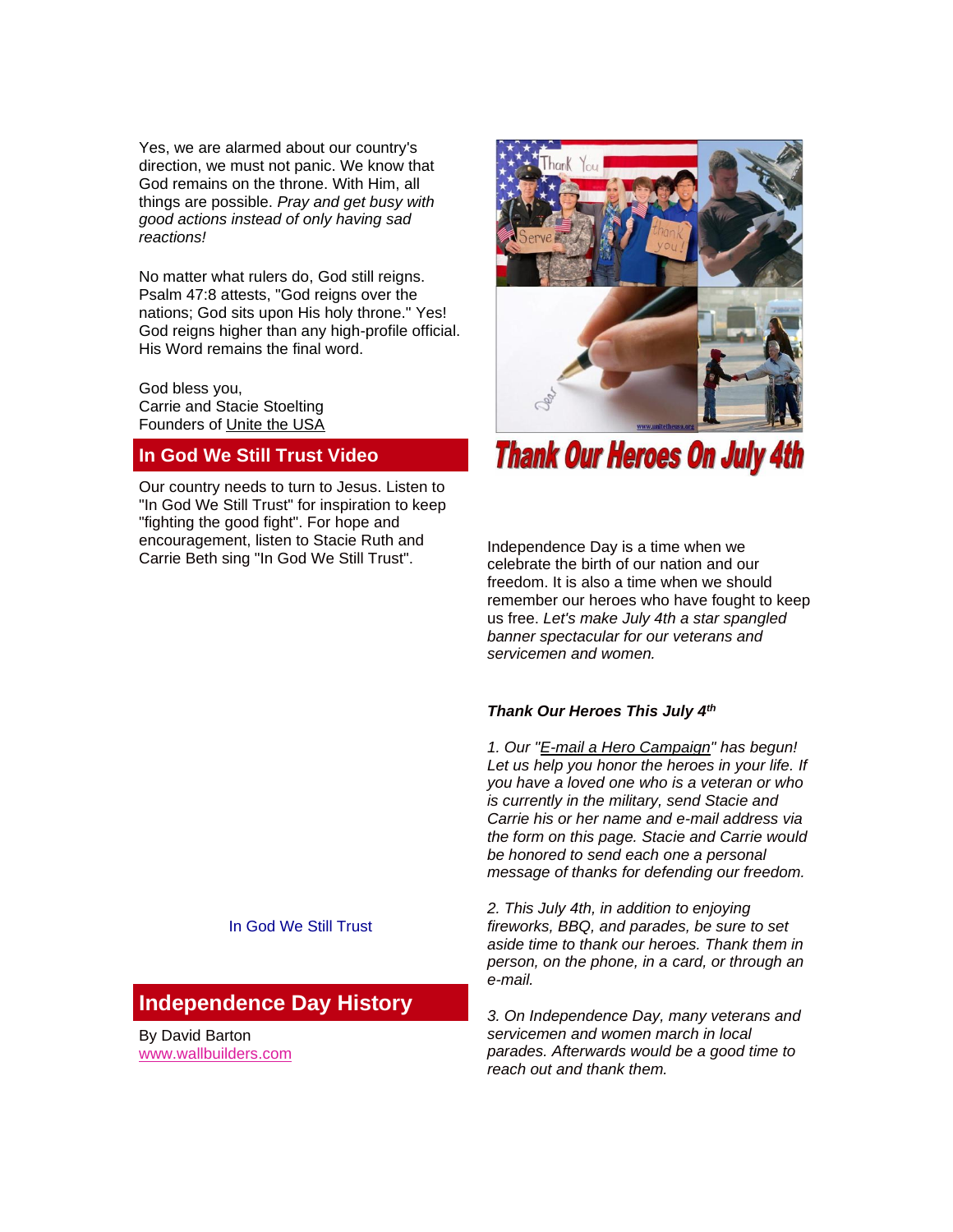This year marks 239 years since our Founding Fathers gave us our National Birth Certificate. We continue to be the longest ongoing Constitutional Republic in the history of the world. Blessings such as these are not by chance or accidental. They are blessings of God.

On July 2, 1776, Congress voted to approve a complete separation from Great Britain. Two days afterwards - July 4th - the early draft of the Declaration of Independence was signed, albeit by only two individuals at that time: John Hancock, President of Congress, and Charles Thompson, Secretary of Congress. Four days later, on July 8, members of Congress took that document and read it aloud from the steps of Independence Hall, proclaiming it to the city of Philadelphia, after which the Liberty Bell was rung. The inscription around the top of that bell, Leviticus 25:10, was most appropriate for the occasion: "Proclaim liberty throughout the land and to all the inhabitants thereof."

To see the turmoil in other nations, their struggles and multiple revolutions, and yet to see the stability and blessings that we have here in America, we may ask how has this been achieved? What was the basis of American Independence? John Adams said "The general principles on which the Fathers achieved independence were the general principles of Christianity." Perhaps the clearest identification of the spirit of the American Revolution was given by John Adams in a letter to Abigail the day after Congress approved the Declaration. He wrote her two letters on that day; the first was short and concise, jubilant that the Declaration had been approved. The second was much longer and more pensive, giving serious consideration to what had been done that day. Adams cautiously noted: "This day will be the most memorable epic in the history of America. I am apt to believe that it will be celebrated by succeeding generations as the great anniversary festival."

It is amazing that on the very day they approved the Declaration, Adams was already foreseeing that their actions would be

*4. Don't forget our hospitalized heroes or elderly veterans in nursing homes. Send a colorful card, send a gift, or stop by and visit. Note: [In God We Still Trust](http://unitetheusa.org/id56.html) and [Unite](http://unitetheusa.org/id56.html)  the [USA](http://unitetheusa.org/id56.html) make great gift ideas! :)*

*5. Invite a veteran to 4th of July festivities such as a picnic or fireworks show. No veteran should be alone on the day we celebrate our freedom. So reach out to veterans in your area - especially near the 4th!*

#### **Featured Author**



WallBuilders' founder and president, David Barton, resides in Aledo, Texas (just west of Fort Worth), with his wife, Cheryl, and their three children. David spent eight years as an educator and school administrator before founding WallBuilders. He has received numerous awards including several Who's Who honors, two Angel Awards for excellence in media, and the George Washington Honor Medal. He has spoken to numerous state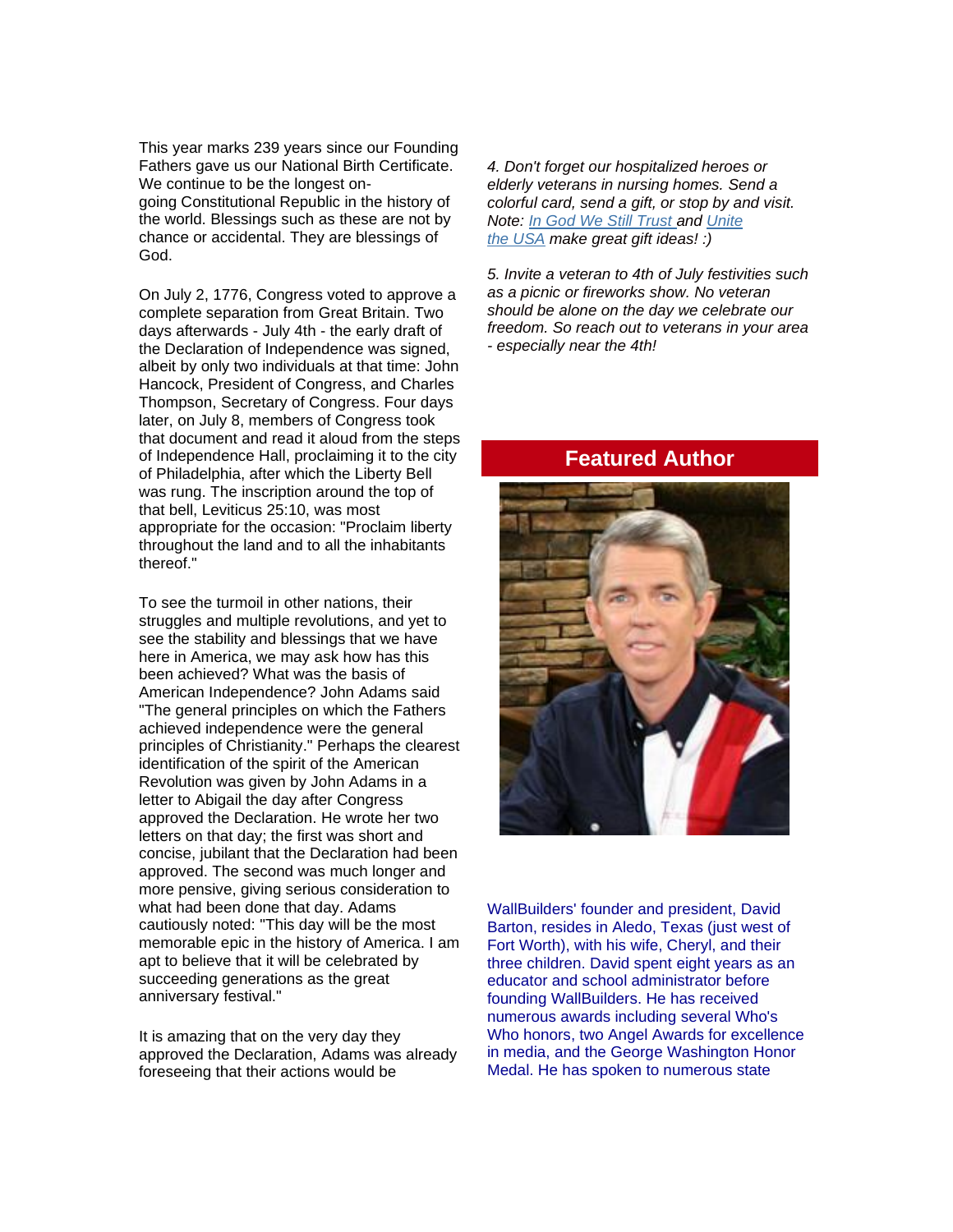celebrated by future generations. Adams contemplated whether it would be proper to hold such celebrations, but then concluded that the day should be commemorated - but in a particular manner and with a specific spirit. As he told Abigail: "It ought tobe commemorated as the day of deliverance by solemn acts of devotion to God Almighty."

John Adams believed that the Fourth of July should become a religious holiday - a day when we remembered God's hand in deliverance and a day of religious activities when we committed ourselves to Him in "solemn acts of devotion to God Almighty." Such was the spirit of the American Revolution as seen through the eyes of those who led it, evidenced even further in the words of John Quincy Adams, one who was deeply involved in the activities of the Revolution.

In 1837, when he was 69 years old, he delivered a Fourth of July speech at Newburyport, Massachusetts. He began that address with a question: "Why is it, friends and fellow citizens, that you are here assembled? Why is it that entering on the 62nd year of our national existence you have honored [me] with an invitation to address you. . . ?"

The answer was easy: they had asked him to address them because he was old enough to remember what went on; they wanted an eyewitness to tell them of it! He next asked them: "Why is it that, next to the birthday of the Savior of the world, your most joyous and most venerated festival returns on this day [the Fourth of July]?"

An interesting question: why is it that in America the Fourth of July and Christmas were our two top holidays? Note his answer: "Is it not that, in the chain of human events, the birthday of the nation is indissolubly linked with the birthday of the Savior? That it forms a leading event in the progress of the Gospel dispensation? Is it not that the Declaration of Independence first organized the social compact on the foundation of the Redeemer's mission upon earth? That it laid the

legislatures, consulted with both state and federal legislators on various bills, and has written amicus briefs in cases at the U. S. Supreme Court.

\*\*David Barton has endorsed Stacie and Carrie's book *[Unite the USA: Discover the](http://unitetheusa.org/id56.html)  [ABC's of Patriotism](http://unitetheusa.org/id56.html)*.

## **4th of July Special**



**Celebrate Our Freedor** 



**Independence Day 2015 Exclusive July 4th Sale and FREE Shipping** Offer Expires 07-04-15

All proceeds help fund our outreach and, with the items you receive, you can reach out to others. For instance, share them with the valiant veterans in your life. Or decide to make a difference in the next generation by giving them to your kids. Start by sharing the truth to make a positive change in America today in order to ensure the freedoms of tomorrow. Thank you for your support...including your prayers! [Click here](http://unitetheusa.org/id134.html) to learn more.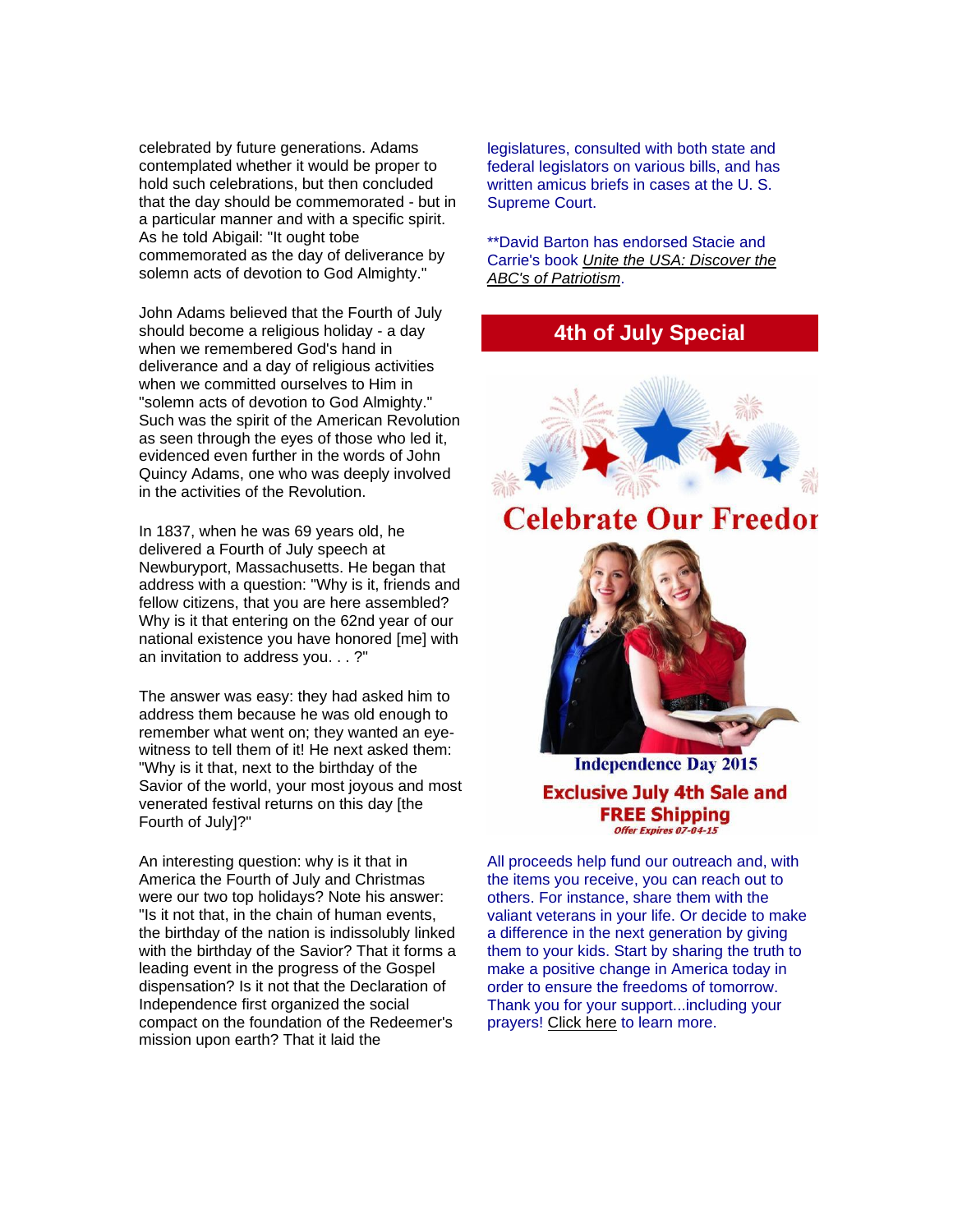cornerstone of human government upon the first precepts of Christianity?"

According to John Quincy Adams, Christmas and the Fourth of July were intrinsically connected. On the Fourth of July, the Founders simply took the precepts of Christ which came into the world through His birth (Christmas) and incorporated those principles into civil government.

Have you ever considered what it meant for those 56 men - an eclectic group of ministers, business men, teachers, university professors, sailors, captains, farmers - to sign the Declaration of Independence?

This was a contract that began with the reasons for the separation from Great Britain and closed in the final paragraph stating "And for the support of this Declaration, with a firm reliance on the protection of Divine Providence, we mutually pledge to each other our lives, our fortunes, and our sacred honor."

Dr. Benjamin Rush, the father of American Medicine and a signer, recorded that day in his diary. In 1781, he wrote to John Adams "Do you recollect the pensive and awful silence which pervaded the House when we were called up, one after another, to the table of the President of Congress to subscribe to what was believed by many at that time to be our death warrants? The silence and gloom of the morning was interrupted, I well recollect, only for a moment by Colonel Harrison of Virginia (a big guy) who said to Mr. Gerry (small in stature) at the table: 'I shall have a great advantage over you, Mr. Gerry, when we are all hung for what we are now doing... From the size and weight of my body I shall die in a few minutes, but from the lightness of your body you will dance in the air an hour or two before you are dead.' This speech procured a transient smile, but it was soon succeeded by the solemnity with which the whole business was conducted."

These men took this pledge seriously. Robert Morris of Pennsylvania is an example of the highest level of integrity. He was chosen as the financier of the American Revolution. What

## *In God We Still Trust* **A CD by Stacie and Carrie Stoelting**



Per request from veterans who love patriotic and inspiring music sung by Stacie and Carrie, [In God We Still Trust](http://unitetheusa.org/id56.html) was recorded. From the National Anthem to "God Bless America" you will be inspired and uplifted about our God-given freedoms. All proceeds go to Unite the USA. Help promote faith and freedom in America. Your support is important and appreciated. [Buy or download a](http://unitetheusa.org/id56.html)  [copy today.G](http://unitetheusa.org/id56.html)od bless you as you celebrate the red, white, and blue!

### **Order Now**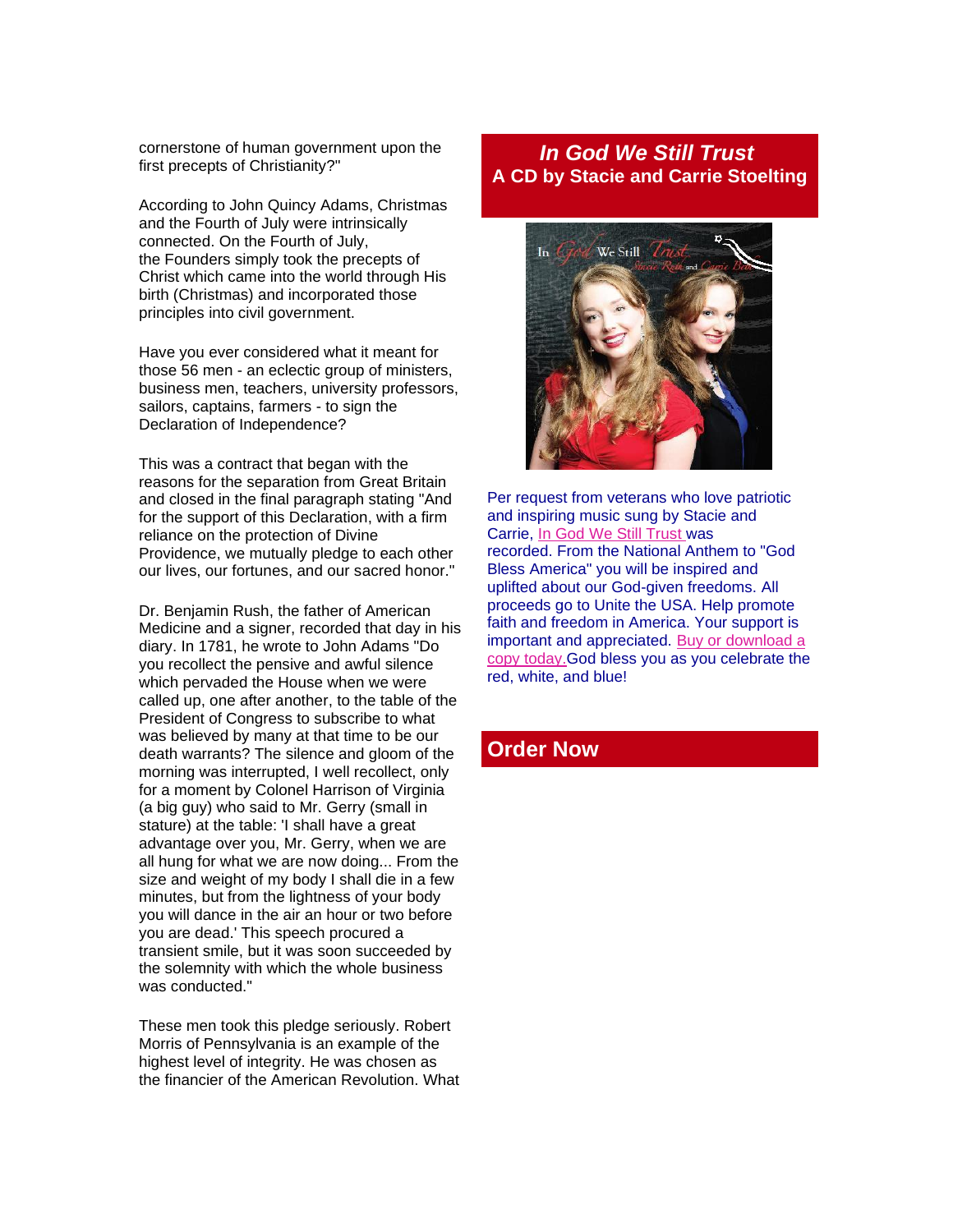an honor, except that there was no bank willing to give any loans to help fund the revolution. It was three years and the Battle of Saratoga before America got any kind of funding at all. After winning that battle, foreign nations like France, Holland, and others decided maybe we weren't such a bad risk and began loaning us money. So where did we get money for the first three years? Congress, at that time, could not have obtained a loan of one thousand dollars, yet Robert Morris effected loans upon his own credit, of tens of thousands. In 1781, George Washington conceived the expedition against Cornwallis, at Yorktown. He asked Judge Peters of Pennsylvania, "What can you do for me?" "With money, everything, without it, nothing," he replied, at the same time turning with anxious look toward Mr. Morris. "Let me know the sum you desire," said Mr. Morris; and before noon Washington's plan and estimates were complete. Robert Morris promised him the amount, and he raised it upon his own responsibility. It has been justly remarked, that: "If it were not demonstrable by official records, posterity would hardly be made to believe that the campaign of 1781, which resulted in the capture of Cornwallis, and virtually closed the Revolutionary War, was sustained wholly on the credit of an individual merchant." America couldn't repay him because there was no money and yet Robert Morris never complained because he had given his word.

You see the same thing in the life of John Hart. He was a strong Christian gentleman and Speaker of the House of Representatives in New Jersey. He promised to help provide them with guidance and leadership. There were three things that were important in his life; his Savior, his family and his farm. Because of his signature on the Declaration, the British were seeking him (and the rest of the signers) to execute as traitors. John Hart fled his home after which his farm was ravaged, his timber destroyed, his cattle and stock butchered for the use of the British army. He did not dare to remain two nights in the same location. After Washington's success at the battle of Trenton, he finally returned home to find that his wife had died and his children scattered.





*Unite the USA: Discover the ABCs of Patriotism* is a new book by **Stacie Ruth and Carrie Beth Stoelting**. It's a book that empowers patriots to make a big difference in the land we love. With 100+ ways to make a positive difference in America, *Unite the USA* is a must-have tool for

patriots. *Unite the USA* will inspire and educate Americans to defend faith and freedom. (Important Note: All proceeds go to fund the mission of UnitetheUSA.org.) [Order it](http://unitetheusa.org/id56.html)  [here today!](http://unitetheusa.org/id56.html)

#### **Endorsed By:**

- David Barton, Wallbuilders
- Pat Boone
- Rick Santorum
- **Mike Huckabee**
- Gary Bauer, American Values
- Mat Staver, Liberty Counsel
- Tim Wildmon, AFA
- Frank Pavone, Priests for Life
- Joe Bonsall, Oak Ridge Boys
- And many more!

### **Booking Info**



Celebrate the true spirit of America with Carrie Beth and Stacie Ruth. Book Stacie and Carrie for concert or conference! E-

mail [info@unitetheusa.org](mailto:info@unitetheusa.org) for more information.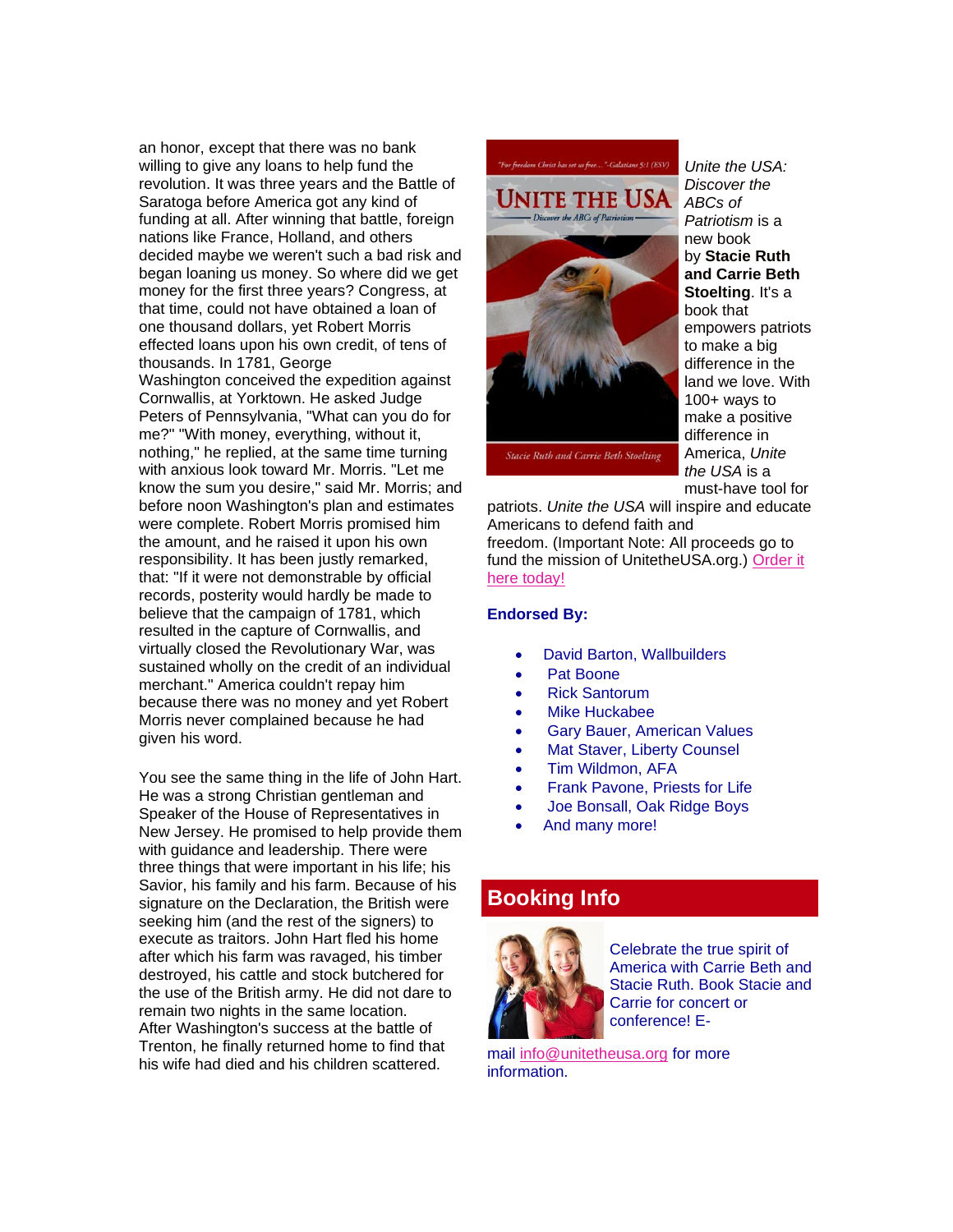He lost almost everything that was important to him but kept his word.

John Hancock, a very wealthy individual lived in a mansion reflecting his princely fortune one of the largest in the Province of Massachusetts. During the time the American army besieged Boston to rid it of the British, the American officers proposed the entire destruction of the city. "By the execution of such a plan, the whole fortune of Mr. Hancock would have been sacrificed. Yet he readily acceded to the measure, declaring his willingness to surrender his all, whenever the liberties of his country should require it." A man of his word, he demonstrated his integrity.

The 16 Congressional proclamations for prayer and fasting throughout the Revolution were not bland (i.e., the acknowledgment of Jesus Christ, the quoting of Romans 14:17, etc.); however, this is not unusual considering the prominent role that many ministers played in the Revolution.

One such example is John Peter Muhlenburg. In a sermon delivered to his Virginia congregation on January 21, 1776, he preached verse by verse from Ecclesiastes 3 the passage which speaks of a season and a time to every purpose under heaven. Arriving at verse 8, which declares that there is a time of war and a time of peace, Muhlenburg noted that this surely was not the time of peace; this was the time of war. Concluding with a prayer, and while standing in full view of the congregation, he removed his clerical robes to reveal that beneath them he was wearing the uniform of an officer in the Continental army! He marched to the back of the church; ordered the drum to beat for recruits and nearly three hundred men joined him, becoming the Eighth Virginia Brigade. John Peter Muhlenburg finished the Revolution as a Major-General, having been at Valley Forge and having participated in the battles of Brandywine, Germantown, Monmouth, Stonypoint, and Yorktown.

Another minister-leader in the Revolution was the Reverend James Caldwell. His actions during one battle inspired a painting showing

### **Share and Sign Up**

Be sure to share this edition with your friends. Sign up for Unite the USA's free monthy email [here!](http://unitetheusa.org/id2.html)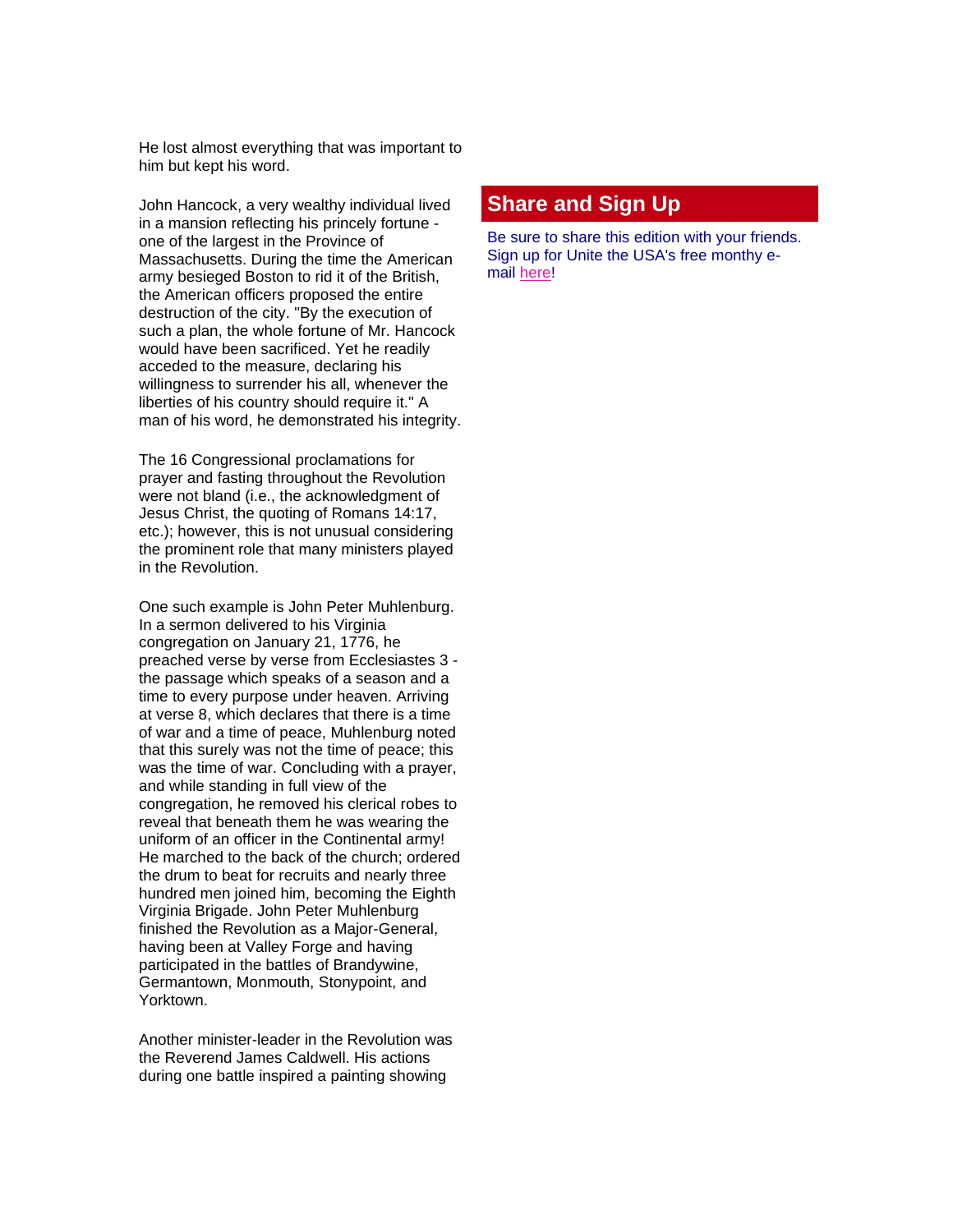him standing with a stack of hymn books in his arms while engaged in the midst of a fierce battle against the British outside a battered Presbyterian church. During the battle, the Americans had developed a serious problem: they had run out of wadding for their guns, which was just as serious as having no ammunition. Reverend Caldwell recognized the perfect solution; he ran inside the church and returned with a stack of Watts Hymnals one of the strongest doctrinal hymnals of the Christian faith (Isaac Watts authored "O God Our Help In Ages Past," "Joy to the World," "Jesus Shall Reign," and several other classic hymns). Distributing the Watts Hymnals among the soldiers served two purposes: first, its pages would provide the needed wadding; second, the use of the hymnal carried a symbolic message. Reverend Caldwell took that hymn book - the source of great doctrine and spiritual truth - raised it up in the air and shouted to the Americans, "Give 'em Watts, boys!"

The spiritual emphasis manifested so often by the Americans during the Revolution caused one Crown-appointed British governor to write to Great Britain complaining that: "If you ask an American who is his master, he'll tell you he has none. And he has no governor but Jesus Christ."

Letters like this, and sermons like those preached by the Reverend Peter Powers titled "Jesus Christ the King," gave rise to a sentiment that has been described as a motto of the American Revolution. Most Americans are unaware that the Revolution might have had mottoes, but many wars do (e.g., in the Texas' war for independence, it was "Remember the Alamo"; in the Union side in the Civil War, it was "In God We Trust"; in World War I, it was "Remember the Lusitania"; in World War II, it was "Remember Pearl Harbor"; etc.). A motto of the American Revolution directed against the tyrant King George III and the theologically discredited doctrine of the Divine Right of Kings (which asserted that when the king spoke, it was the voice of God speaking directly to the people) was simple and direct: "No King but King Jesus!" Another motto (first suggested by